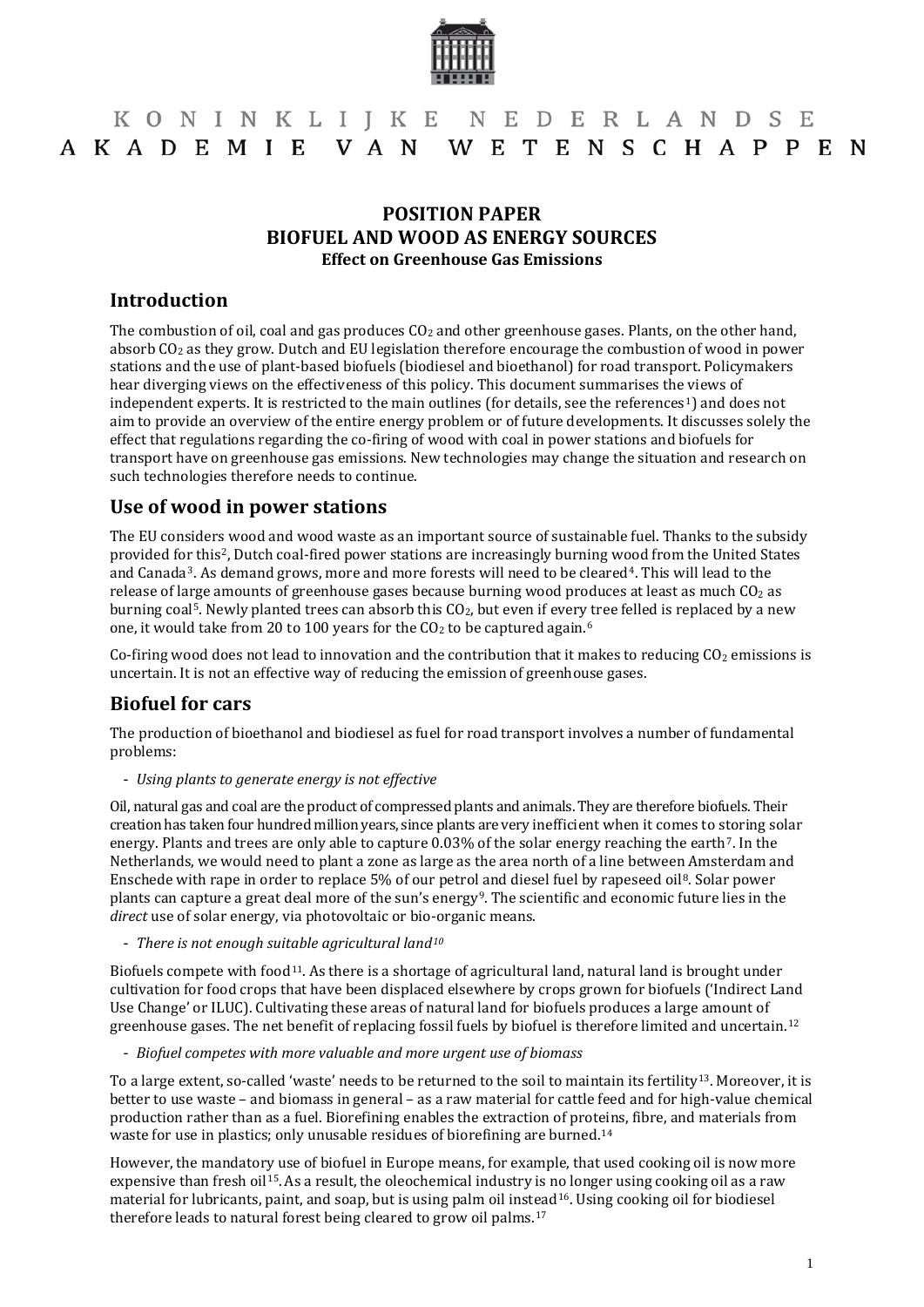

#### - *Fuel is needed to manufacture biofuels*

Tilling the soil, pesticides, artificial fertilisers, transport and converting plants into liquid all consume electricity, natural gas and petrol. Part of the  $CO<sub>2</sub>$ -related benefit is therefore lost. If we take the substitution effects into account (Indirect La[nd](#page-4-1) Use Change), then some biofuels produce more greenhouse gases than does regular petrol.[18](#page-4-0) <sup>19</sup>

It is doubtful whether second-generation biofuel from plant waste, grass and trees can provide a solution. It requires the use of fertile land and water. Harvesting, transporting and liquefying grass and wood consume fuel, as does [bio](#page-4-3)fuel from food.[20](#page-4-2) Extracting biofuel from algae offers more prospects, but its feasibility is uncertain.<sup>21</sup>

### **Conclusion**

The combustion of wood in power stations and fuelling cars with bioethanol and biodiesel make virtually no contribution to reducing  $CO<sub>2</sub>$  emissions. These technologies are therefore unsuitable for facilitating the transition to sustainable energy generation.

## **European legislation**

The EU and the Netherlands are encouraging the use of biofuel and wood. The assumption is that this will automatically lead to a reduction in the use of coal and oil, in the same way as drinking more water reduces consumption of soft drinks. But while a person consumes, on average, up to two litres of liquid each day<sup>[22](#page-4-4)</sup>, there is no natural upper limit to the consumption of fuel and electricity. As long as energy is affordable, consumption will rise, for example for air conditioning. The EU's rules allow unrestricted  $CO<sub>2</sub>$ emissions by road traffic as long as about 10% of the petrol or diesel fuel is derived from biofuel; the remaining 90% then comes from petroleum.

The EU's volume target for biofuels and the Dutch subsidy for co-firing do not, therefore, lead automatically to a reduction in  $CO<sub>2</sub>$  emissions. Moreover, they have undesirable effects such as the destruction of nature and competition with food and with high-value use of biomass. Expensive monitoring systems are also necessary to verify the origin of fuel and 'waste'. This is not an effective system. Reducing greenhouse gas emissions requires dealing directly with the emissions themselves.

### **Recommendations**

- 1. Phase out the obligations regarding biofuel. In the meantime, impose more stringent sustainability requirements for the origin of biomass and demand transparency in this regard.
- 2. Phase out the subsidy for firing/co-firing of wood in power stations.
- 3. Increase the cost of emitting greenhouse gases.
- 4. Encourage the use of biomass as a raw material for high-value products (cascading, biorefining) rather than for energy.[23](#page-4-5) Only burn what remains if it cannot be used for anything else.
- 5. Encourage energy efficiency and fuel saving; there is much to be gained by doing so.  $24$  $24$
- 6. Encourage innovations in the direct use of solar energy (photovoltaic, bio-organic).25

# **About this publication**

The Royal Netherlands Academy of Arts and Sciences sometimes publishes short position papers dealing with current themes about which science can provide factual information. In this way, the Academy aims to contribute to the public debate. 'Biofuel and Wood as Energy Sources' is such a theme.

This position paper has been produced by Academy members Prof. Martijn Katan, Prof. Louise Vet, and Prof. Rudy Rabbinge.

A draft of the document was reviewed by Prof. Johan Bouma and Prof. Lucas Reijnders.

#### **Important references**

- **EASAC 2012**: European Academies Science Advisory Council, 2012. The current status of biofuels in the European Union, their environmental impacts and future prospects. [www.easac.eu/home/reports-and-statements/detail-view/article/the-current.html](http://www.easac.eu/home/reports-and-statements/detail-view/article/the-current.html)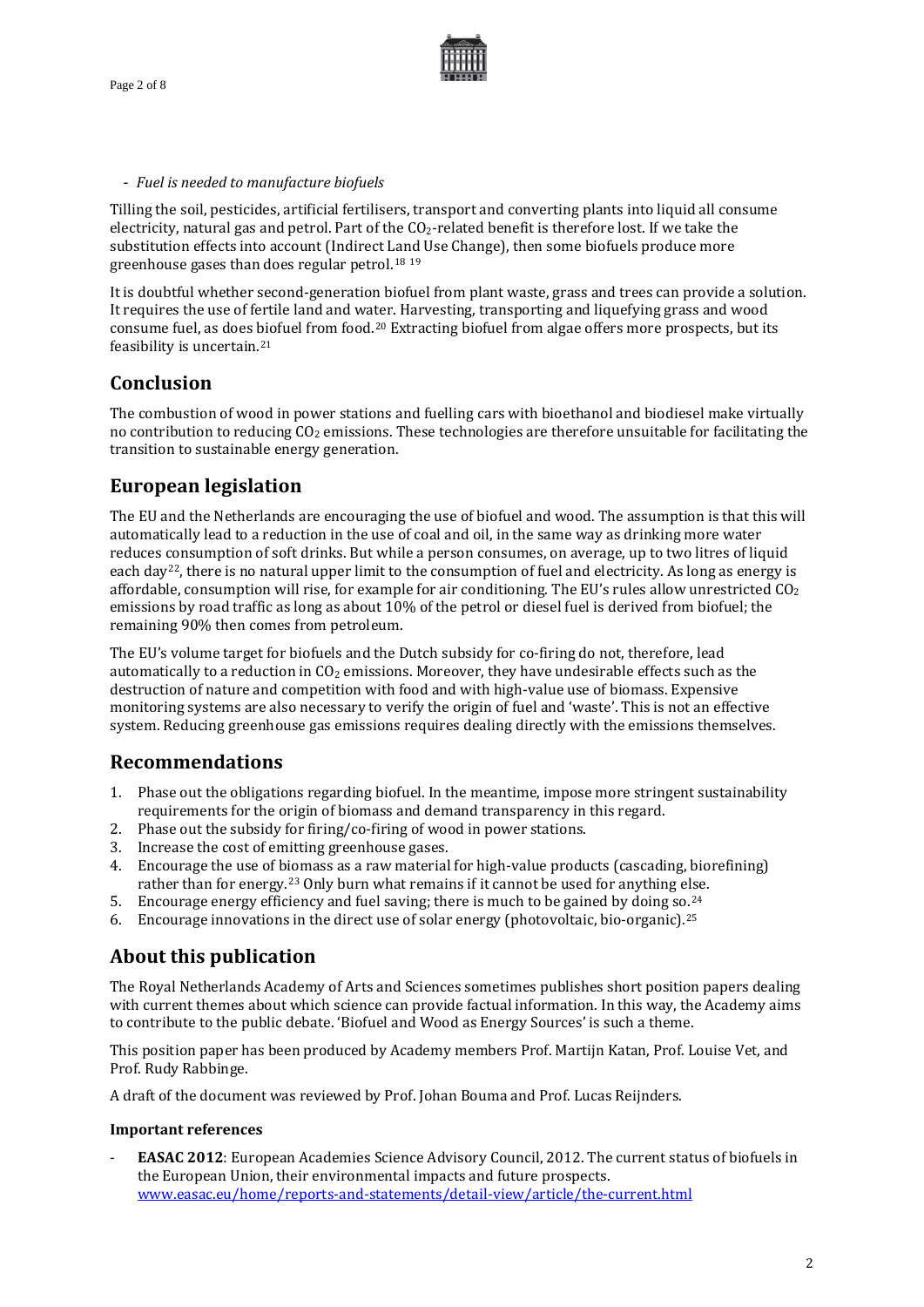Page 3 of 8



- **FAO 2013**: Food and Agriculture Organization of the UN, 2013. Biofuels and the sustainability challenge[. www.fao.org/docrep/017/i3126e/i3126e.pdf](http://www.fao.org/docrep/017/i3126e/i3126e.pdf)
- **FAO/OECD 2011**. FAO, IFAD, IMF,OECD, UNCTAD, WFP, the World Bank, the WTO, IFPRI and the UN HLTF. Price Volatility in Food and Agricultural Markets: Policy Responses. [www.oecd.org/agriculture/pricevolatilityinfoodandagriculturalmarketspolicyresponses.htm](http://www.oecd.org/agriculture/pricevolatilityinfoodandagriculturalmarketspolicyresponses.htm)
- **GEA 2012**: International Institute for Applied Systems Analysis, 2012 Global Energy Assessment. Toward a Sustainable Future. [www.globalenergyassessment.org](http://www.globalenergyassessment.org/) Ch. 9.4.1.2 Biofuels, Ch. 9.6.4.3 Reducing the Carbon Intensity of Fuels, and Chapters 11 and 20
- **HLPE 2013:** High Level Panel of Experts, 2013. Biofuels and food security. A report by the High Level Panel of Experts on Food Security and Nutrition of the UN Committee on World Food Security. [www.fao.org/fileadmin/user\\_upload/hlpe/hlpe\\_documents/HLPE 2013\\_Reports/HLPE-Report-](http://www.fao.org/fileadmin/user_upload/hlpe/hlpe_documents/HLPE_Reports/HLPE-Report-5_Biofuels_and_food_security.pdf)5 Biofuels and food security.pdf
- **IEEP 2013:** The Institute for European Environmental Policy, 2013. The European Commission's proposal to mitigate indirect land use change from biofuels[. www.ieep.eu/work-areas/climate](http://www.ieep.eu/work-areas/climate-change-and-energy/2013/06/ieep-s-latest-reflections-on-the-european-commission-s-proposal-to-mitigate-indirect-land-use)[change-and-energy/2013/06/ieep-s-latest-reflections-on-the-european-commission-s-proposal-to](http://www.ieep.eu/work-areas/climate-change-and-energy/2013/06/ieep-s-latest-reflections-on-the-european-commission-s-proposal-to-mitigate-indirect-land-use)[mitigate-indirect-land-use](http://www.ieep.eu/work-areas/climate-change-and-energy/2013/06/ieep-s-latest-reflections-on-the-european-commission-s-proposal-to-mitigate-indirect-land-use)
- **IPCC-SSREN 2011:** IPCC Special Report on Renewable Energy Sources and Climate Change Mitigation. Prepared by Working Group III of the Intergovernmental Panel on Climate Change [O. Edenhofer, R. ET AL. (eds)]. Cambridge University Press, United Kingdom and New York, NY, USA, p. 1-1075. <http://srren.ipcc-wg3.de/report>
- **JRC 2013**: European Commission, Joint Research Centre Institute for Energy and Transport, 2013. Carbon accounting of forest bioenergy. [http://iet.jrc.ec.europa.eu/bf-ca/sites/bf](http://iet.jrc.ec.europa.eu/bf-ca/sites/bf-ca/files/files/documents/eur25354en_online-final.pdf)[ca/files/files/documents/eur25354en\\_online-final.pdf](http://iet.jrc.ec.europa.eu/bf-ca/sites/bf-ca/files/files/documents/eur25354en_online-final.pdf)
- **PBL 2013**: Ros, J.P., Minnen, J.G., Arets, E.J.M.M., 2013. Climate effects of wood used for bioenergy. PBL Netherlands Environmental Assessment Agency[. www.pbl.nl/publicaties/klimaateffecten-door](http://www.pbl.nl/publicaties/klimaateffecten-door-gebruik-van-hout-voor-bio-energie)[gebruik-van-hout-voor-bio-energie](http://www.pbl.nl/publicaties/klimaateffecten-door-gebruik-van-hout-voor-bio-energie)
- **UK 2008**: House of Commons, Environmental Audit Committee, 2008. Are biofuels sustainable? [www.publications.parliament.uk/pa/cm200708/cmselect/cmenvaud/76/76.pdf](http://www.publications.parliament.uk/pa/cm200708/cmselect/cmenvaud/76/76.pdf)
- **UNEP 2014:** United Nations Environment Programme. 2014. Assessing Global Land Use: Balancing Consumption with Sustainable Supply. A Report of the Working Group on Land and Soils of the International Resource Panel. Bringezu S., Schütz H., Pengue W., O´Brien M., Garcia F., Sims R., Howarth R., Kauppi L., Swilling M., and Herrick J. Paris, France. [http://www.unep.org/resourcepanel/Publications/AreasofAssessment/AssessingGlobalLandUseBala](http://www.unep.org/resourcepanel/Publications/AreasofAssessment/AssessingGlobalLandUseBalancingConsumptionw/tabid/132063/Default.aspx) [ncingConsumptionw/tabid/132063/Default.aspx](http://www.unep.org/resourcepanel/Publications/AreasofAssessment/AssessingGlobalLandUseBalancingConsumptionw/tabid/132063/Default.aspx)

<u>.</u>

Rácz K et al. From Whence the Wood? Supply Chain Transparency and the Origin of Solid Biomass for Electricity Generation in the Netherlands. SOMO, June 2013[. www.somo.nl/publications-en/Publication\\_3971](http://www.somo.nl/publications-en/Publication_3971)

<sup>&</sup>lt;sup>1</sup> See above under Important references

<sup>2</sup> Letter from Economic Affairs Minister Henk Kamp to the House of Representatives regarding the SDE and SDE+. 11 November 201[4 www.rijksoverheid.nl/documenten-en-publicaties/kamerstukken/2014/11/11/kamerbrief-over](http://www.rijksoverheid.nl/documenten-en-publicaties/kamerstukken/2014/11/11/kamerbrief-over-sde-2015.html)[sde-2015.html](http://www.rijksoverheid.nl/documenten-en-publicaties/kamerstukken/2014/11/11/kamerbrief-over-sde-2015.html)

<sup>3</sup> USDA Global Agricultural Information Network. EU Biofuels Annual 2014. The Hague, 2014 [http://gain.fas.usda.gov/Recent%20GAIN%20Publications/Biofuels%20Annual\\_The%20Hague\\_EU-28\\_7-3-2014.pdf](http://gain.fas.usda.gov/Recent%20GAIN%20Publications/Biofuels%20Annual_The%20Hague_EU-28_7-3-2014.pdf)

<sup>4</sup> Agostini, A., Giuntoli, J., Boulamanti, A., 2013. Carbon accounting of forest bioenergy - Conclusions and recommendations from a critical literature review. Joint Research Centre of the European Commission, Ispra. P. 52: 'the amount of bioenergy from such residues (called indirect wood) is expected to be stable (or even to decrease slightly) while the wood sourced directly from the forest (from additional fellings, harvest residues, complementary fellings, salvage loggings, etc.) is expected to increase by 50% between 2006 and 2020'. P 52: 'the new large pellets plants (such as Greencircle, Florida, 500 ktonnes; Waycross, Georgia, 750 ktonnes; Vyborgskaya, Russia, 1000 ktonnes) will rely mostly on stemwood from dedicated bioenergy harvest as feedstock' [http://iet.jrc.ec.europa.eu/bf](http://iet.jrc.ec.europa.eu/bf-ca/sites/bf-ca/files/files/documents/eur25354en_online-final.pdf)[ca/sites/bf-ca/files/files/documents/eur25354en\\_online-final.pdf](http://iet.jrc.ec.europa.eu/bf-ca/sites/bf-ca/files/files/documents/eur25354en_online-final.pdf)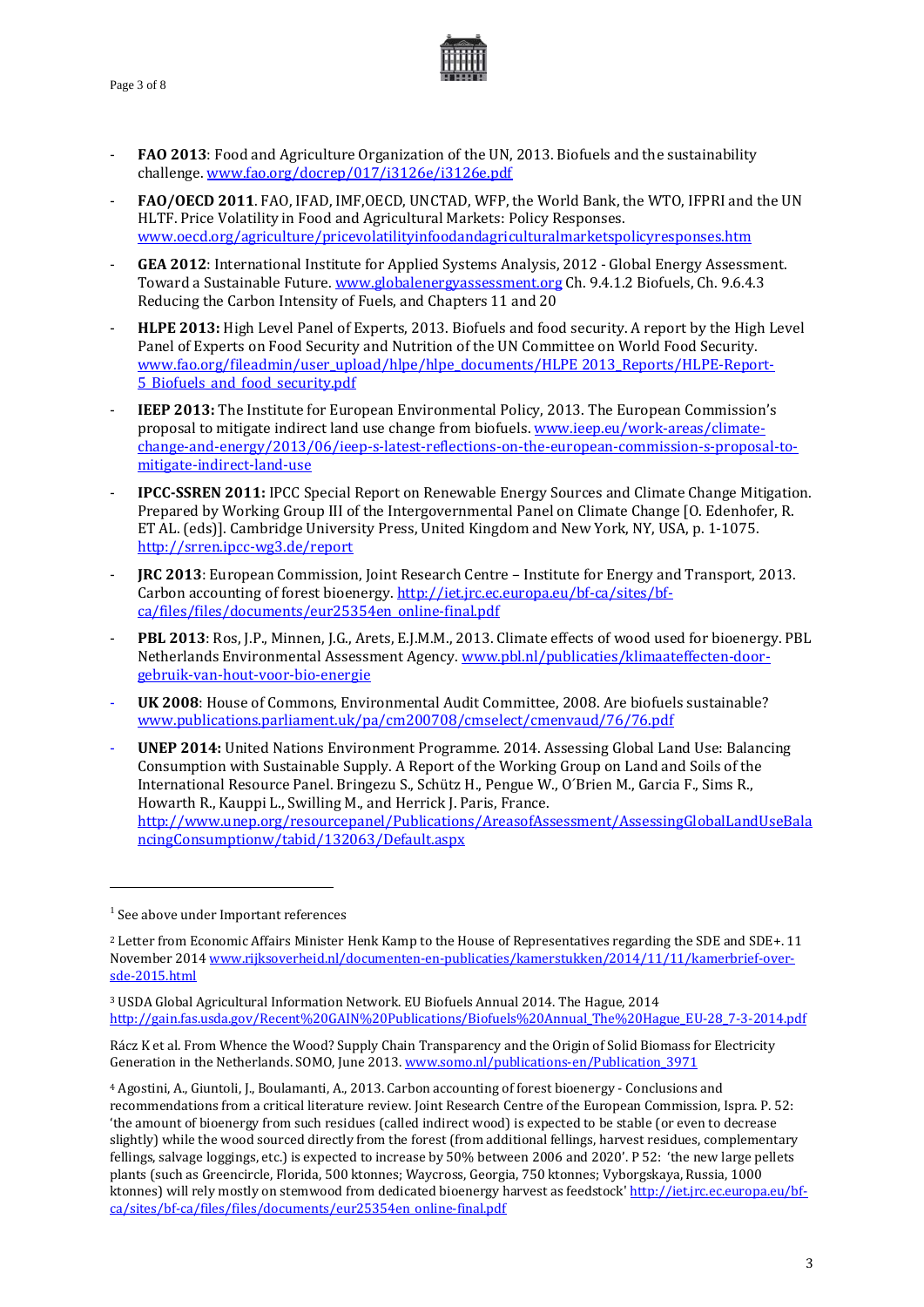

<span id="page-3-4"></span><sup>5</sup> JRC 2013 p. 16: 'the combustion of woody biomass releases, in most cases, more CO2 in the atmosphere, per unit of delivered energy, than the fossil fuels they replace. This is because biomass normally has less energy per kg of carbon and also lower conversion efficiency'

<span id="page-3-5"></span><sup>6</sup> JRC 2013 p. 75: 'Most of the forest feedstocks used for bioenergy, as of today, are industrial residues, waste wood, residual wood (thinnings, harvest residues, salvage loggings, landscape care wood etc.) for which, in the short to medium term, GHG savings may be achieved. On the other hand, in the case of stemwood harvested for bioenergy purposes only, if all the carbon pools and their development with time are considered in both the bioenergy and the reference fossil scenario, there is an actual increase in CO2 emissions compared to fossil fuels in the short-term (few decades). In the longer term (centuries) also stemwood may reach the fossil fuel parity points and then generate GHG savings if the productivity of the forest is not reduced because of bioenergy production.'

<span id="page-3-13"></span>PBL 2013 p. 10: 'In many cases, it will take more than a century to realise a situation with the carbon losses in the forest equal to the carbon harvested.'

<span id="page-3-10"></span>Bowyer, C, et al. (2012) The GHG emissions intensity of bioenergy: Does bioenergy have a role to play in reducing GHG emissions of Europe's economy? Institute for European Environmental Policy (IEEP): London.

<span id="page-3-14"></span>www.ieep.eu/assets/1008/IEEP - The GHG Emissions Intensity of Bioenergy - October 2012.pdf P. 5: 'increasing the intensity of forestry management and increasing biomass extraction rates over time will lead to a 'carbon deficit'. This then needs to be 'repaid' before the exploitation of bioenergy from such resources can deliver emission savings compared to burning fossil fuels.'

<span id="page-3-11"></span>P 7: There are two important reasons why the net impact is often negative. One concerns the significant delay that is likely to occur in the onset of carbon sequestration on a scale additional to the payback of emissions comparable to those from the replaced fossil fuel system. This time period depends on the composition and history of the forest affected and the rate of acceleration of absorption of carbon from the atmosphere through re-growth compared to that in an unharvested forest. The second reason is that it is not sufficient to assume that consumption of bioenergy at time X is simply followed by an immediate period of regrowth until a GHG balance has been attained, as it is often assumed in life cycle assessments relying on a more schematic approach. In reality, successive episodes of bioenergy exploitation may well occur and keep creating a GHG emission debt so that the additive effects keep pushing the date for the eventual balance in GHG emissions further and further into the future.'

<span id="page-3-6"></span><sup>7</sup> The sun radiates annually 4 million ExaJoule of energy towards the earth, from which 1300 EJ is stored by plants and trees, so 0.03%.

IPCC SSREN 2011, p 172: 'On a global basis, it is estimated that RE accounted for 12.9% of the total 492 EJ of primary energy supply in 2008 (IEA, 2010a).'

p. 341: 'the amount of irradiance at the Earth's surface (land and ocean) that is theoretically available for energy purposes, has been estimated at 3.9 x 10^6 EJ/yr (Rogner et al., 2000; their Table 5.18)'

P 222: 'the total annual aboveground net primary production (NPP: the net amount of carbon assimilated in a time period by vegetation) on the Earth's terrestrial surface. This is estimated to be about 35 Gt carbon, or 1,260 EJ'… 'the global harvest of major crops (cereals, oil crops, sugar crops, roots, tubers and pulses) corresponds to about 60 EJ/yr'

<span id="page-3-7"></span><sup>8</sup> Calculation:

<span id="page-3-0"></span>Gross production of 1 ha of rapeseed is 1.18 tonnes of oil equivalent biodiesel (Janssens B. et al. Beschikbaarheid Koolzaad Voor Biodiesel. Rapport 6.05.07. Landbouw Economisch Instituut (LEI) 2005, Table 5.1).

<span id="page-3-1"></span>The production process requires an investment of about 0.5 ton per ton, so net yield of one hectare is 0:59 ton. (Zah, R. 2007. Life cycle assessment of energy products: environmental impact assessment or biofuels - Executive Summary Bundesamt für Energie BFE Bundesamt für Umwelt BAFU, Bundesamt für Landwirtschaft BLW, Berne, Figure 4: cumulated non-renewable energy.. demand for rape ME CH is approximately 56%.)

<span id="page-3-2"></span>The Dutch road traffic consumed in 2012 463 PJ of fuel (CBS).

1 PJ = 23 885 tonnes of oil equivalent, i.e. 5% of Dutch consumption is 552 938 tonnes of oil equivalent. That requires 937 183 ha to 1 ha of rapeseed if net yield is 0.59 tons.

<span id="page-3-12"></span><span id="page-3-3"></span>That is about 67% of the land area north of the line Amsterdam-Enschede [\(http://www.holland](http://www.holland-info.nl/holland.php?page=provincies.nl&menu=menu_nl)info.nl/holland.php?page=provincies.nl&menu=menu\_nl]. The remaining 33% is probably not cultivable; The Netherlands has a land area of 3.382 million ha 1,895,194 ha of cultivated land, which is 56% [CBS].

<span id="page-3-8"></span>9 IPCC SSREN 2011, P 342: 'resulting technical potentials for 2050 are 1,689 EJ/yr for PV <photovoltaics (solar panels)> and 8,043 EJ/yr for CSP <Concentrated Solar Power, for example power plants with concave mirrors >'

<span id="page-3-9"></span><sup>10</sup> UNEP 2014, P. 5: 'the growing demand for food and non-food biomass could lead to a gross expansion of cropland in the range of 320 to 850 million hectares by 2050. Expansion of such magnitude is simply not compatible with the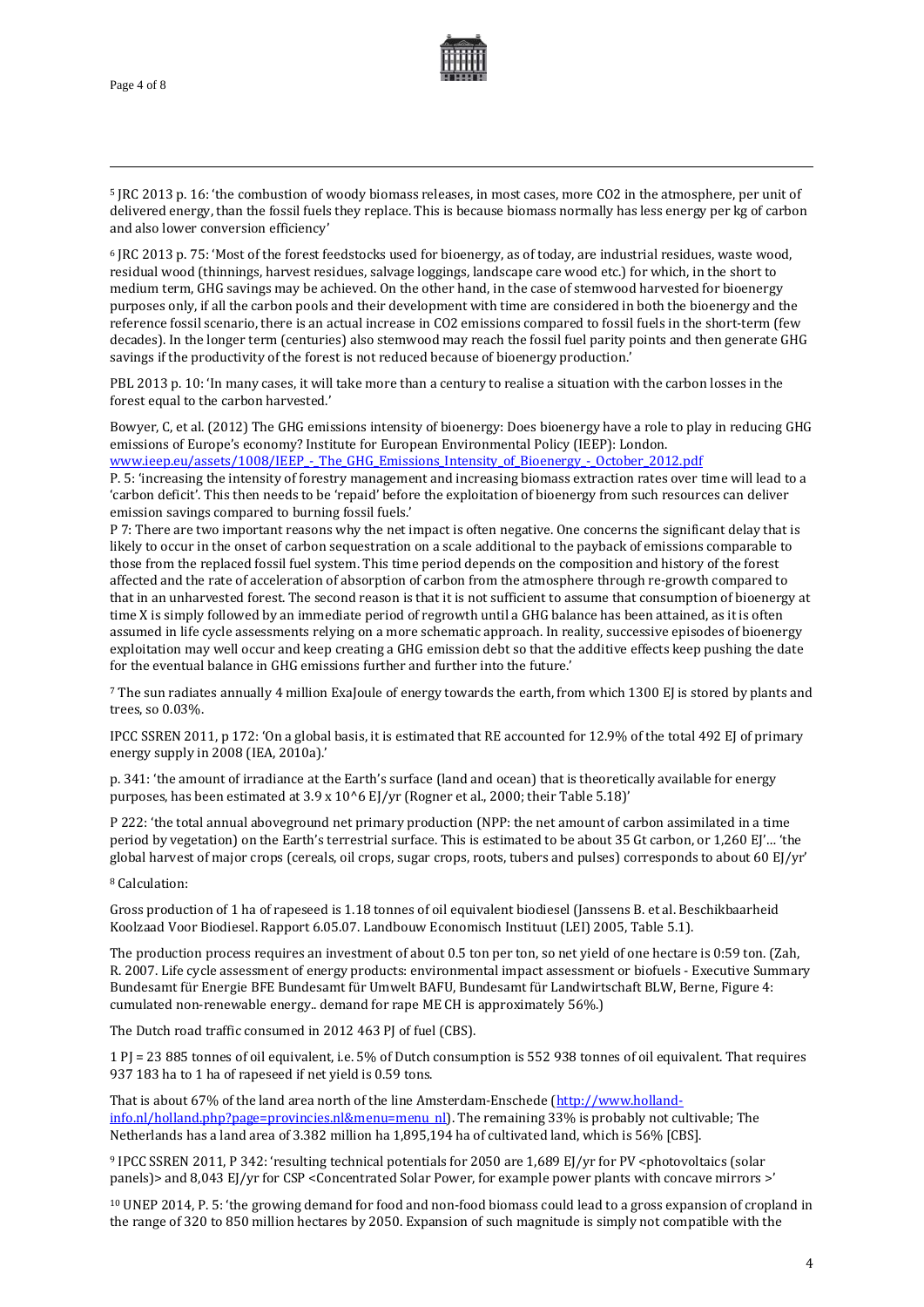

imperative of sustaining the basic life-supporting services that ecosystems provide". P 13-14: "Major options to reduce cropland requirements and to relieve the social and environmental pressures associated with land use change include: <…> Delinking the markets for fuels and food by reducing the direct and indirect subsidization of fuel crops (including the reduction and phase out of biofuel quotas in consuming countries);'

<span id="page-4-6"></span>Edwards, R., Mulligan, D., Marelli, L., 2010. Indirect land use change from increased biofuels demand - Comparison of models and results for marginal biofuels production from different feedstocks. European Commission Joint Research Centre, Ispra.

<span id="page-4-7"></span>[http://ec.europa.eu/energy/renewables/studies/doc/land\\_use\\_change/study\\_4\\_iluc\\_modelling\\_comparison.pdf](http://ec.europa.eu/energy/renewables/studies/doc/land_use_change/study_4_iluc_modelling_comparison.pdf)

Laborde, D., 2011. Assessing the land use change consequences of European biofuel policies. Carried out by the International Food Policy Institute (IFPRI) for the Directorate General for Trade of the European Commission. <http://trade.ec.europa.eu/doclib/html/148289.htm> <See Edwards 2010 for a comparison of the results of IFPRI with other models>

<sup>11</sup> FAO/OECD 2011 p. 10: 'biofuel production will exert considerable upward pressure on prices in the future.' P 27: 'world market prices of these products (and their substitutes) are substantially higher than they would be if no biofuels were produced. Biofuels also influence products that do not play much of a role as feedstocks, for example wheat'.

<span id="page-4-3"></span>HLPE 2013 p. 107: 'It is the very expansion of the consumption of biofuels, their beginning to have an impact outside the frontiers of the major producers, either by reducing exports of food or by increasing imports, driving the increase of international prices, which can have a negative impact on food security, on poor importing countries, poor consumers.'

<sup>12</sup> EASAC 2012, p. 20: 'in most countries, using liquid biofuels instead of fossil fuels does not lead to a net reduction of greenhouse gas emissions.'

FAO 2013, p. 68: 'LCAs of the environmental impacts of biofuel production and consumption have shown a wide disparity in results, from net reduction in GHG emissions to a net increase'

IEEP 2013, P.1: ' When these additional emissions are taken into account, the potential GHG emissions savings arising from the use of biofuels rather than fossil fuels are reduced significantly (or in some case emissions could increase compared to fossil fuels)'

<span id="page-4-0"></span>International Institute for Applied Systems Analysis, 2012. Global Energy Assessment – Toward a Sustainable Future, Cambridge University Press, Ch 9, P 601: CO2 emissions from direct and indirect land-use change are often neglected, tend to worsen GHG benefits, and add considerable uncertainties over the net GHG benefits of biofuels. Ch 9, p 602: 'biofuels currently available in the market place have questionable impact on GHG emissions'

Scharlemann, J.P.W., Laurance, W.F., 2008. How Green Are Biofuels ?(Perspective). Science 319, 43–44. 'The findings of Zah et al. are striking (13). <….> nearly half (12 out of 26) of the biofuels—including the economically most important ones, namely U.S. corn ethanol, Brazilian sugarcane ethanol and soy diesel, and Malaysian palm-oil diesel have greater aggregate environmental costs than do fossil fuels'

Searchinger, T., et al., 2008. Use of U.S. croplands for biofuels increases greenhouse gases through emissions from land-use change. Science 319, 1238–1240[. www.sciencemag.org/content/319/5867/1238.long](http://www.sciencemag.org/content/319/5867/1238.long) Abstract: 'These analyses have failed to count the carbon emissions that occur as farmers worldwide respond to higher prices and convert forest and grassland to new cropland to replace the grain (or cropland) diverted to biofuels. <…> we found that corn-based ethanol, instead of producing a 20% savings, nearly doubles greenhouse emissions over 30 years and increases greenhouse gases for 167 years. Biofuels from switchgrass, if grown on U.S. corn lands, increase emissions by 50%.'

<span id="page-4-1"></span>IPCC-SRREN 2011, Ch 9, p. 735: 'The total lifecycle GHG emissions of fuels critically depend on the sign and magnitude of direct and indirect LUC effects, which could potentially negate or exceed any GHG reduction benefit from the displacement of petroleum fuels by biofuels'. P 735-736 give an in-depth overview of the problems around changes in land use resulting from biomass production.

<span id="page-4-2"></span><sup>13</sup> IPCC-SRREN 2011, ch 2, p 229: 'the cost of soil productivity loss may restrict residue removal intensity to much lower levels than the quantity of biomass physically available in forestry'

<span id="page-4-5"></span><span id="page-4-4"></span>Schils R. 30 vragen en antwoorden over bodemvruchtbaarheid. 2012. Alterra/Wageningen UR. P. 109: 'Een risico op verschraling van de bodem ontstaat bij een toename van het gebruik van primaire bijproducten uit de landbouw. Als gewasresten als stro of bietenloof worden afgevoerd zonder compensatie, komt de organische stofvoorziening van de bodem in de knel.' <translated: An increased use of agricultural primary by-products cause an increased risk of soil depletion. If crop residues such as straw or beet tops are discharged without compensation, this may have a negative influence on the supply of organic matter>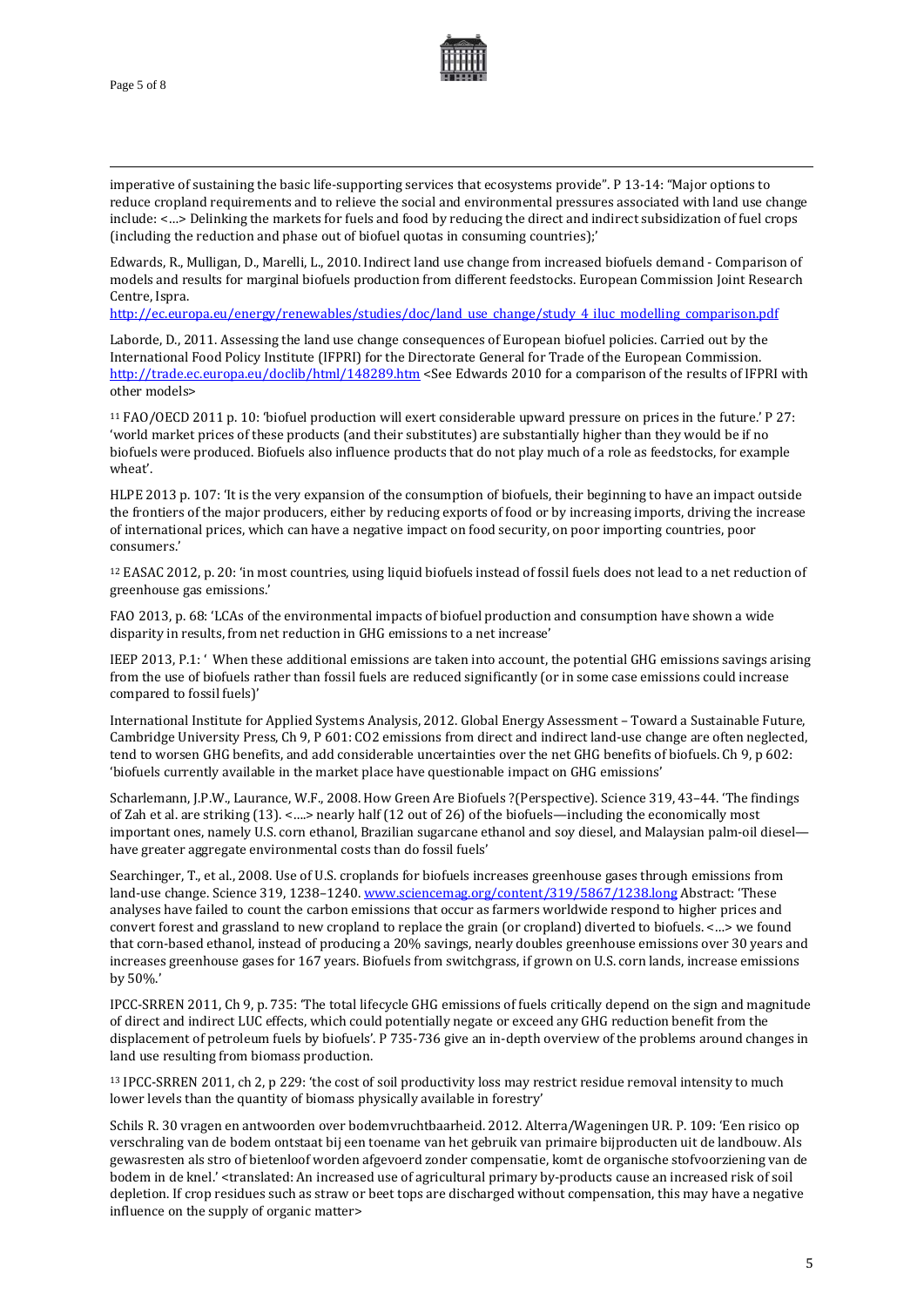

<sup>14</sup> The Social and Economic Council of the Netherlands (SER), 2010. More chemistry between green and growth: The opportunities and dilemmas of a bio-based economy (2010/05 E) [www.ser.nl/en/publications/publications/2010/2010\\_05.aspx](http://www.ser.nl/en/publications/publications/2010/2010_05.aspx)

<sup>15</sup> Arup URS Consortium, 2014. Advanced Biofuel Feedstocks – An Assessment of Sustainability. Produced by the Arup URS Consortium for the Department for Transport (UK). P. 21: 'UCO <Used Cooking Oil> now trades at a 5- 20% premium <over virgin vegetable oils> ….. stakeholders pointed towards evidence of fraud in reporting of volumes of UCO, and the perverse incentive created for artificially increasing the volumes of UCO in the market …. it was asserted by one stakeholder that other industries which use the same wastes and residues have been disadvantaged as a result of double counting incentives. The example of animal fats as used by the oleochemicals industry was given'

<sup>16</sup> Voorlichtingsbureau margarine, vetten en oliën <Information office for margarine, fats and oils>. Gebruikt frituurvet – de keten gesloten. Augustus 2012. Used cooking oil was used as a raw material for the manufacturing of lubricants, plasticizers for plastics, coatings and paints, inks and solvents [www.frituurvetrecyclehet.nl/resources/File/Factsheet%20Gebruikt%20frituurvet%202012.pdf](http://www.frituurvetrecyclehet.nl/resources/File/Factsheet%20Gebruikt%20frituurvet%202012.pdf) 

<sup>17</sup> Moreover, the available quantities of waste are too small. Using Dutch cooking oil to produce biofuel would result in fuel for only one day a year for Dutch road traffic. In 2012, 1.1% of the energy for traffic and transport, accounting for 3.9 days driving per year, was provided by double-counting biodiesel (FAME). About two-thirds was produced using animal fats and tallow and one-third, 1.3 days a year, using cooking oil, Reference: Nederlandse Emissie Autoriteit. *Naleving jaarverplichting 2012 hernieuwbare energie vervoer en verplichting brandstoffen luchtverontreiniging.* P. 26: 9119 TJ (or 4560 TJ counting once), delivered by double-counting FAME. P. 18: of which one-third is cooking oil. This equals 1520 TJ or 41 000 tons of cooking oil. On an annual basis potentially 44 000 tons can be collected from the hotel and catering industry and 10 000 from individuals. So the use of 41 000 tons of cooking oil into fuel in 2012 approached the maximum achievable.

[\(www.frituurvetrecyclehet.nl/meest-gestelde-vragen\)](http://www.frituurvetrecyclehet.nl/meest-gestelde-vragen).

A greater contribution of used cooking oil to fuel production is only possible by imports from Asia. This can provoke fraud; Labeling new Indonesian palm oil as 'Used Cooking Oil' increases the price by 5-20%. (Source: Arup URS Consortium, 2014, see above)

18EASAC 2012 p. 20: 'using liquid biofuels instead of fossil fuels does not lead to a net reduction of greenhouse gas emissions'

GEA 2012 Ch 9.4.1.2 P 601: 'corn ethanol has twice as high lifecycle emissions as gasoline' P 602: 'biofuels currently available in the market place have questionable impact on GHG emissions'

IPCC-SRREN 2011, p 214: 'land use conversion and forest management that lead to a loss of carbon stocks (direct) in addition to indirect land use change (d+iLUC) effects can lessen, and in some cases more than neutralize, the net positive GHG mitigation impacts'

Hiederer, R. et al, 2010. Biofuels: a new methodology to estimate GHG emissions due to global land use change–A methodology involving spatial allocation of agricultural land demand, calculation of carbon stocks and estimation of N2O emissions. European Commission Joint Research Centre Report[. http://iet.jrc.ec.europa.eu/remea/biofuels-new](http://iet.jrc.ec.europa.eu/remea/biofuels-new-methodology-estimate-ghg-emissions-due-global-land-use-change-methodology-involving)[methodology-estimate-ghg-emissions-due-global-land-use-change-methodology-involving](http://iet.jrc.ec.europa.eu/remea/biofuels-new-methodology-estimate-ghg-emissions-due-global-land-use-change-methodology-involving) Table 35: Indirect land use change (ILUC) causes, depending on the model used, an extra production of 34 to 63 gram CO2 equivalents per MJ energy. Table 36 and 37, all models, crop conversion over 20 years: the total net emission value of biofuels is 56 to 111 gram CO2 equivalents per MJ energy. Well-to-wheel emission of both fossil petrol and diesel is 83-87 gram CO2 equivalents per MJ energy. It is therefore uncertain if replacing petrol and diesel by biofuels will decrease or increase the emissions of greenhouse gases: the emission is 56/85 to 111/85 so 65% to 130% of the emission of petrol or diesel.

<sup>19</sup> European objectives require an emissions reduction of at least 35% compared to fossil fuel and this limit will further increase in the coming years. However important sources of greenhouse gas production are not taken into account in the calculation of the emission reduction. Leading experts estimate that replacing fossil fuel by biofuel leads to between 35% less or 30% more greenhouse gases. [See Hiederer et al, 2010, above]

<sup>20</sup> EASAC 2012, p. 15: 'Some second-generation technologies appear to offer much improved reductions in greenhouse gas emissions. However, they will not be in fullscale production before 2020 and the anticipated improvements remain to be demonstrated at the commercial scale.'

GEA 2012 Ch 9.4.1.2, P 602: 'recent studies question the economic viability of second generation biofuels and point out that these biofuels compete with food production, too'

Sims, R.E.H., Mabee, W., Saddler, J.N., Taylor, M., 2010. An overview of second generation biofuel technologies. Bioresource Technology 101, 1570–1580[. www.sciencedirect.com/science/article/pii/S0960852409015508.](http://www.sciencedirect.com/science/article/pii/S0960852409015508) P. 1578: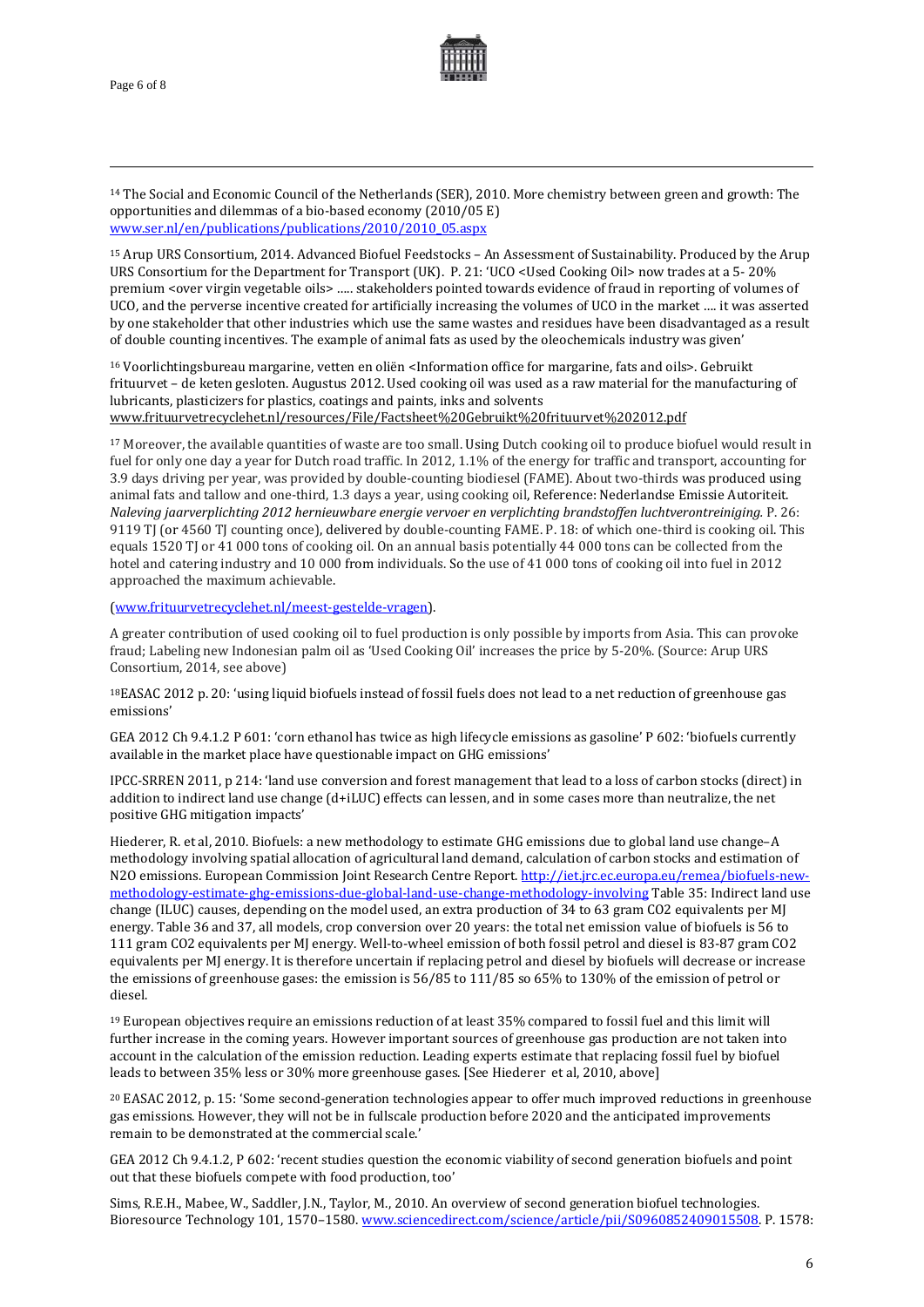

'full commercialisation of either biochemical or thermo-chemical conversion routes for producing 2nd-generation biofuels appears to remain some years away. This is in spite of several decades of research and development, and more recent investment in several pilot-scale and demonstration plants in US, Europe and elsewhere. Even with generous government subsidies, the commercial risks remain high'

Richard Doornbosch and Ronald Steenblik. Biofuels: is the cure worse than the disease? Organisation for Economic Co-operation and Development (OECD / OESO) Round Table on Sustainable Development. Paris, 11-12 September 2007[. www.oecd.org/dataoecd/9/3/39411732.pdf](http://www.oecd.org/dataoecd/9/3/39411732.pdf) p 5: 'As second-generation technologies are still in the demonstration phase, it remains to be seen whether they will become economically viable over the next decade, if ever. Even with positive technological developments there are serious doubts about the feasibility of using residue material as biomass feedstock on a large scale. The logistical challenge of transporting biomass material to large production facilities is likely to impose a floor below which production costs cannot be lowered. This leads some to believe that the second-generation biofuels will remain niche players, produced mainly in plants where the residue material is already available in situ, such as bagasse (cellulosic residue from sugarcane pressing) and wood-process residues.'

The Costs Of Biofuels. Two views on whether corn ethanol and, eventually, ethanol from cellulosic biomass will efficiently deliver national energy security. Chemical & Engineering News. December 17, 2007.Volume 85, Number 51 pp. 12-16[. http://pubs.acs.org/cen/coverstory/85/8551cover.html](http://pubs.acs.org/cen/coverstory/85/8551cover.html)

<sup>21</sup> Reijnders, L., 2013. Lipid-based liquid biofuels from autotrophic microalgae: energetic and environmental performance. Wiley Interdisciplinary Reviews: Energy and Environment 2, 73–85. doi:10.1002/wene.29 <http://onlinelibrary.wiley.com/doi/10.1002/wene.29/full> P 81: 'assumptions about the future impact of proposals for improving energy return on investment seem overly optimistic. In other cases, the impact of proposals for improvement of EROI is highly uncertain because research is at an early stage. So, prospects … appear to be largely dependent on breakthroughs in production technology which may, or may not, occur.'

IPCC SSREN 2011, Ch. 2, p 304: 'The prospects of algae-based fuels and chemicals are at this stage uncertain, with wide ranges for potential production costs reported in the literature'

Scott, S.A., Davey, M.P., Dennis, J.S., Horst, I., Howe, C.J., Lea-Smith, D.J., Smith, A.G., 2010. Biodiesel from algae: challenges and prospects. Current Opinion in Biotechnology 21, 277–286.

[https://course.ku.ac.th/lms/files/resources\\_files/3900/130564/biodiesel\\_from\\_algae-](https://course.ku.ac.th/lms/files/resources_files/3900/130564/biodiesel_from_algae-challenges_and_prospects_2010.pdf)

[challenges\\_and\\_prospects\\_2010.pdf](https://course.ku.ac.th/lms/files/resources_files/3900/130564/biodiesel_from_algae-challenges_and_prospects_2010.pdf) 'Life-cycle analyses suggest that – using current methodologies – the process is marginal in terms of positive energy balance and global warming potential. Prospective schemes for the scale-up of algal production need to be informed by careful process modeling and LCA from the design stage. Without careful assessment of the energy balances and environmental impacts, there is a danger that many proposed schemes would be nonsensical from the point of view of sustainability. Moreover the lack of data from real-life demonstrations means that economic assessments are essentially hypothetical, and there is a pressing need to conduct pilot studies at a realistic scale and under prevailing weather conditions, so as to assess productivities likely to be achieved in practice.'

Sander, K., Murthy, G.S., 2010. Life cycle analysis of algae biodiesel. The International Journal of Life Cycle Assessment 15, 704–714[. www.rshanthini.com/tmp/DPR514/Module07\\_LifeCycleAnalysis\\_of\\_algae\\_biodiesel.pdf](http://www.rshanthini.com/tmp/DPR514/Module07_LifeCycleAnalysis_of_algae_biodiesel.pdf) P. 704: 'The potential of green algae as a fuel source is not a new idea; however, this LCA and other sources clearly show a need for new technologies to make algae biofuels a sustainable, commercial reality.' (According to them biodiesel from algae costs more fuel than it produces. Only if algae produce other valuable constituents the process may become worthwhile)

Lardon, L., Hélias, A., Sialve, B., Steyer, J.P., Bernard, O., 2009. Life-cycle assessment of biodiesel production from microalgae. Environmental science & technology 43, 6475–6481.

[https://wiki.umn.edu/pub/Biodiesel/WebHome/life\\_cycle\\_assesment\\_of\\_biodiesel\\_form\\_micro\\_algae.pdf](https://wiki.umn.edu/pub/Biodiesel/WebHome/life_cycle_assesment_of_biodiesel_form_micro_algae.pdf) P. 6280: 'algal biodiesel suffers from several drawbacks at the current level of maturity of the technology. In comparison to conventional energetic crops, high photosynthetic yields of microalgae significantly reduce land and pesticide use but not fertilizer needs. Moreover, production, harvesting, and oil extraction induce high energy consumption, which can jeopardize the overall energetic balance. It appears that even if the algal biodiesel is not really environmentally competitive under current feasibility assumptions, there are several improvement tracks which could contribute to reduce most of its impacts.'

<sup>22</sup> Meinders, A.-J., Meinders, A.E., 2010. Hoeveel water moeten we eigenlijk drinken? Ned Tijdschr Geneeskd 154, A1757. A person consumes, on average, 1.5-2 litres of liquid each day.

<sup>23</sup> The Social and Economic Council of the Netherlands (SER), 2010. More chemistry between green and growth: The opportunities and dilemmas of a bio-based economy (2010/05 E) [www.ser.nl/en/publications/publications/2010/2010\\_05.aspx](http://www.ser.nl/en/publications/publications/2010/2010_05.aspx)